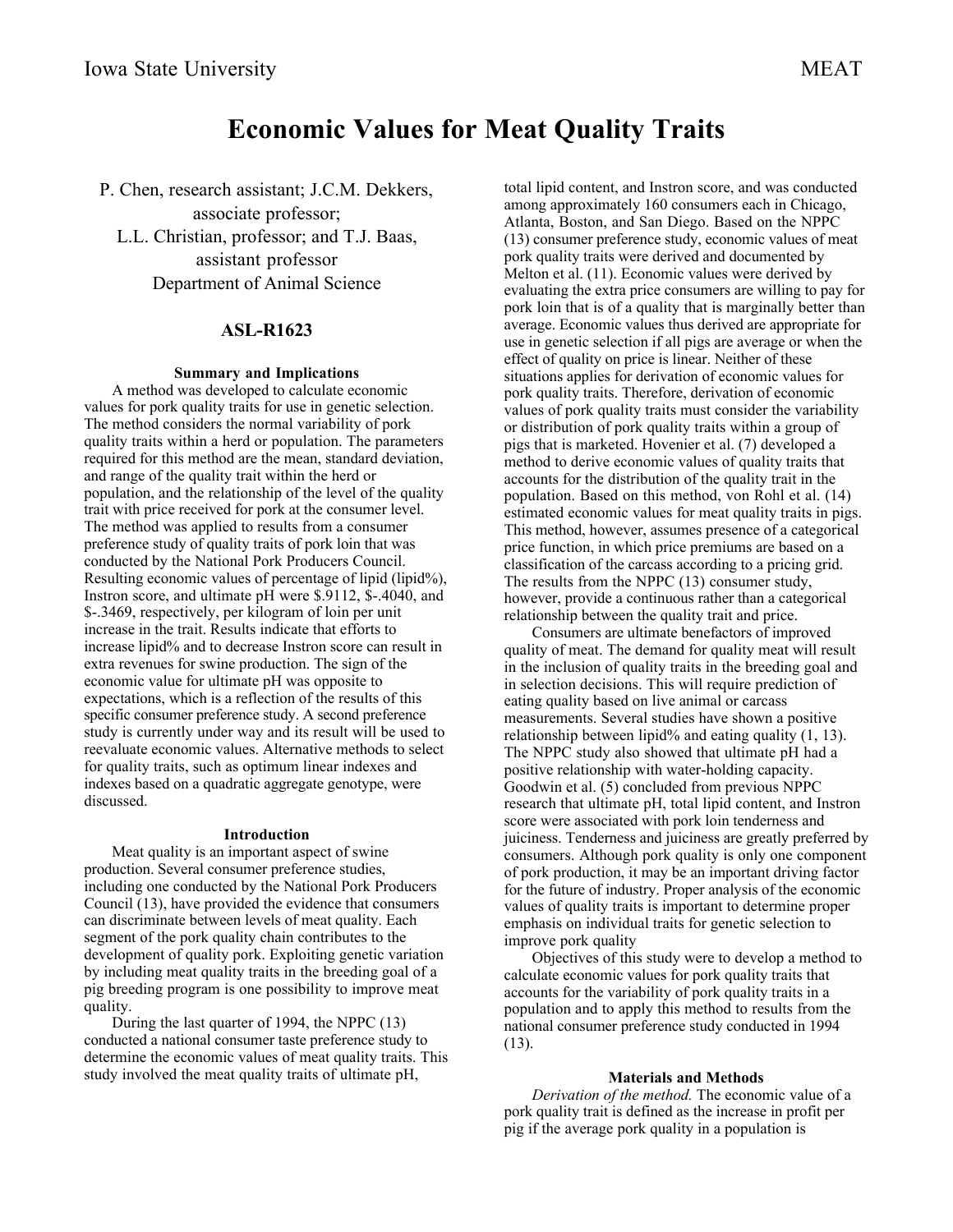improved by one unit. Thus, economic values are defined at the population level rather than at the level of an individual pig. The starting point for the derivation of the economic value of a pork quality trait is a profit function of the following form:

 $f(\text{trait})=P(\text{ trait})-C(\text{ trait})$  [1] where  $f$ (trait), P(trait), and C(trait) are the profit, price, and cost functions associated with the quality trait. We first assume an individual profit function, which describes the relationship of the quality trait for an individual pig with profit. The individual profit function may be derived from consumers and production research based on the fact that consumers are willing to pay more for high quality meats and that producers may need to bear additional costs to produce pork of higher quality. The next step is to apply this individual profit function to the range or distribution quality trait levels that are represented in a population of pigs. This step is needed because the magnitude of the extra profit that can be obtained by improving quality differs for the range of quality values that are present among animals in a population if the relationship between the quality trait and profit is nonlinear. Therefore, an average profit function is defined as the relationship between population average for the quality trait and the average profit for animals in the population. Given the distribution of the quality trait in the population, g(trait), average profit of the population for a given population mean of the trait,  $\mu$ ,  $(AP(\mu))$  can be calculated by integrating the individual profit function  $f$ (trait) over the distribution of the trait in the population

$$
AP(\mu) = \frac{\int_{LB}^{UB} f(trait) g(trait) f(trait)}{\int_{LB}^{UB} g(trait) f(trait)}
$$
 [2]

where UB and LB are the upper and lower bounds for the quality trait in the population, respectively. Here, distributions for each trait were assumed to be truncated normal distributions. According to the above definition, average profit levels can be calculated based on equations [1], [2] for a range of population means. Average profit levels will be depend on the population mean  $(u)$ , the standard deviation of quality traits  $(\sigma)$ , the upper and lower bounds of the population range, and individual profit functions  $f(u)$ . Therefore, a more general form of equation [2] is

 $AP(u) = f(u / \sigma, LB, UB, f(u)).$  [3] The relationship of the average profit function to the individual profit function and the distribution of the trait

is illustrated in Figure 1. According to the definition of economic values given by Hazel (6), economic values are the marginal profit change if the population mean is changed by selection. Therefore, The economic values of improving quality traits in the population can be found as the first derivative of equation [3] with regard to  $\mu$  and evaluated at the given population mean.

*Application.* A national consumers preference study was conducted in 1994 in four cities. Melton et al. (11)

quantified the effect of increasing meat quality on retail prices based on a fixed pork purchase probability of .2794 relative to chicken. Results from this analysis [equation (16) of Melton et al. (11)] were used to develop the following individual price functions to simulate the effect of a quality trait on the retail price for pork loin per kilogram

| $0.8929+0.3375\ln(lipid\%)$<br>$f(lipid\%) = 2.2026*e$ |  |  |  |
|--------------------------------------------------------|--|--|--|
| $1.7848 - 0.2877$ ln( Is)                              |  |  |  |

$$
f
$$
 (Is)=2.2026<sup>\*</sup>e<sup>-1.76+6-0.2677 m(xs)</sup> [5]

 $f$ pH)=2.2026\*e <sup>20.5350–6.5303(pH)+0.5534(pH)<sup>2</sup> [6]</sup>

where  $f(lipid\%)$ ,  $f(Is)$ ,  $f(pH)$  are the individual prices for pork loin (\$/kg) associated with lipid%, Instron score, and ultimate pH, respectively. Here, each quality trait was assumed to be truncated normally distributed. The parameters of the distribution were based on the results of the NGEP (13), as shown in Table 1. Based on equation [3], an average price function can be derived for each trait by integrating equations [4], [5], and [6] over the distribution of the trait for a range of population means.

The economic values of lipid%, Instron score, and ultimate pH are the first derivatives of equation [3] by substituting the appropriate  $f(\text{trait})$  and  $g(\text{trait})$ . Also, the economic values presented in the NGEP were computed based on the method used by Melton et al. (11), which was the first derivative of individual price functions (Figure 1). The two economic values were compared. Integrals in all equations were solved numerically using Matlab 5.2 (9) for a range of population means.

### **Results and Discussion**

Figures 2, 3, and 4 show the individual prices consumers are willing to pay per kg of pork loin as a function of lipid%, Instron score, and ultimate pH. Individual price functions were based on equations 4, 5, and 6, as obtained from the NPPC consumer preference study. Graphs show that the price that consumers were willing to pay increased with lipid% but in a nonlinear manner. An increase in Instron score had a negative impact on price. Ultimate pH had an effect on price that was opposite to expectations, with an increase in price for both low and high pH and the lowest price for intermediate levels of pH.

Figures 2, 3, and 4 also show the average price functions, which were derived using equation 1 based on the trait parameters. The average price functions show the relationship between the population mean for the trait and the average price received across animals in a population. In general, differences between the individual and average price functions were small.

Figures 5, 6, and 7 show the economic values for lipid%, Instron score, and ultimate pH. Two sets of economic values are shown, one based on the individual price function and one that is based on the average price function. Graphs show that the economic values depend on the population mean for the trait. The economic value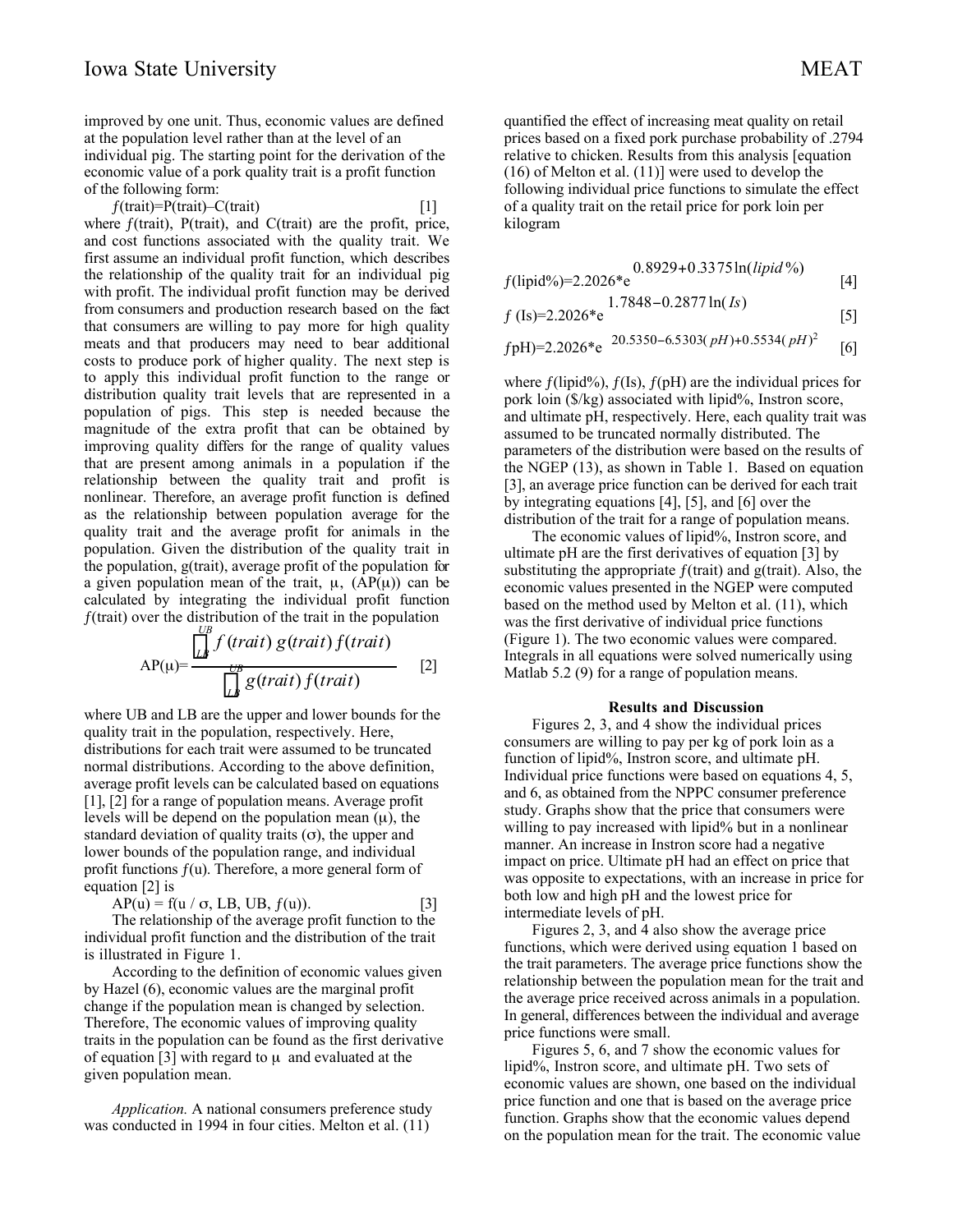for lipid% decreased with lipid% (Figure 5). This means that genetic improvement in lipid% is less valuable if lipid% is already high. The economic value based on the average price function was slightly higher than the economic value based on the individual price function. For the current population mean for lipid% of 3.09, the economic value based on the average price was \$0.91 per kilogram of loin per percent increase in lipid%. This value was slightly higher than the economic value based on the individual price function, which was \$0.86 (13).

Figure 6 presents the two sets of economic values for Instron score. The economic value based on the average price function was lower than the economic value based on the individual price function when the population mean was greater than 4.5. For the current population mean Instron score of 5.9, the economic value based on the average price was \$-0.40 per kilogram of loin per one unit increase in Instron score, which was lower than the economic value based on the individual price function, which was equal to \$-0.38 (13).

Figure 7 shows that the economic value of pH increased with ultimate pH. The economic value was negative for pH less than 6. The economic value based on the average price function was generally higher than the economic value based on the individual price function for pH. For the current population mean pH of 5.8, the economic value based on the average price function was \$- 0.35 per kilogram of loin per unit increase in pH. This was slightly higher than the economic value based on the individual price function, which was equal to \$-0.56 (13).

Table 2 summarizes the economic values for quality traits based on the average price model at the current population mean. The economic values also are shown on a basis of one genetic standard deviation relative to other traits. The genetic standard deviations of quality traits were based on the results of the National Genetic Evaluation Program (NGEP) (13).

Based on the proposed method, this study has quantified economic values of quality traits while taking into account the distribution and inherent variability in pork quality traits within a population of pigs. Although differences between economic values derived based on the average versus individual price functions were not large, the results indicated that the individual price model would slightly underestimate or overestimate prices for quality traits (Figures2, 3, and 4). Therefore, it would be useful to adopt the average price model instead of the individual price model when deriving economic values of quality traits. Differences between the two methods of deriving economic values will be greater if the individual price function exhibits a greater degree of nonlinearity, for example when prices are established based on a pricing grid. This situation was considered by Hovenier et al. (7). For the current population of 5.8, the economic values of ultimate pH based on the individual and average price functions derived here were \$-5.31 and \$3.32 per slaughter pig. Hovenier et al. (7) gave the economic value of \$- 51.48/per slaughter pig at the ultimate pH of 5.8 assuming the population mean of 5.65 in the Netherlands.

von Rohr et al. (14) found the weighted mean of economic value of \$0 at the pH of 5.5 in Switzerland

Exploiting genetic variation by including meat quality traits in the breeding goal of a pig breeding program is one possibility to improve meat quality (3, 10). Optimal utilization of genetic evaluations for quality traits, in combination with genetic evaluation for other traits, involves determining economic values for improving quality traits relative to the economic importance of improving other traits (2). A method to derive economic values for meat quality traits based on a consumer preference study was developed and applied in this study. Although the economic value of improved productions traits (e.g., growth rate) is independent of population mean, the economic value of quality traits does depend on the population mean (Figures 5, 6, and 7). For the current population, the economic values of increasing lipid% and decreasing Instron score for pork loin by one genetic standard deviation were \$5.88 and \$3.82/per slaughter pig, respectively (Table 2). National Swine Improvement Federation estimated the economic value of \$1.59/per day slaughter pig for the days to 113.39 kg by one genetic standard deviation. The value of ultimate pH indicated that consumers preferred a relatively low and high ultimate pH pork (Figure 4), which was opposite to expectations. The reason might be that breed of sire difference were confounding the ultimate pH classes. The Hampshire-sired pigs have low ultimate pH and tender loins, where the Berkshire-sired pigs have high ultimate pH loins. This difference in ultimate pH is thought to be due to the RN gene in pigs (8). From this standpoint, these economic values may be biased due to confounding factors. Further consumer study is needed.

## **References**

- 1. Bejerholm, C. and P. A. Barton-Grade. 1986. Effect of intramuscular fat level on eating quality of pig meat. In: 32<sup>nd</sup> E.M.M.R.W., August 24-29, 1996, Ghent, Belgium; 389-391.
- 2. Dekkers, J. C. M., P. V. Birke, and J. P. Gibson. 1995. Optimum linear selection indexes for multiple generation objectives with non-linear profit functions. Anim. Sci. 65:165.
- 3. De Vries, A. G., and P. G. van der Wal. 1992. Breeding for pork quality. In: Pork quality: genetic and metabolic factors. E. Puolanne and D. I. Demeyer, [ed], Finland, June 8-10,1992.
- 4. Goddard, M. E., 1983. Selection indices for nonlinear profit functions. Theor. Appl. Genet. 64: 339.
- 5. Goodwin, R. and S. Moller. 1997. What are the consumer economics of pork quality. In: Proc. of world pork symposium. June 2-5, 1997. NPPC. Indianapolis, Indiana, USA, pp: 57-61.
- 6. Hazel, L. N. 1943. The genetic basis for constructing selection indexes. Genetics 28: 476-490.
- 7. Hovenier, R., E. W. Brascamp, E. Kanis, J. H. J. ver der Werf, and A.P.A.M.Wassenberg. 1993. Economic values of optimum traits: the example of meat quality in pigs. J. Anim. Sci. 71: 1429.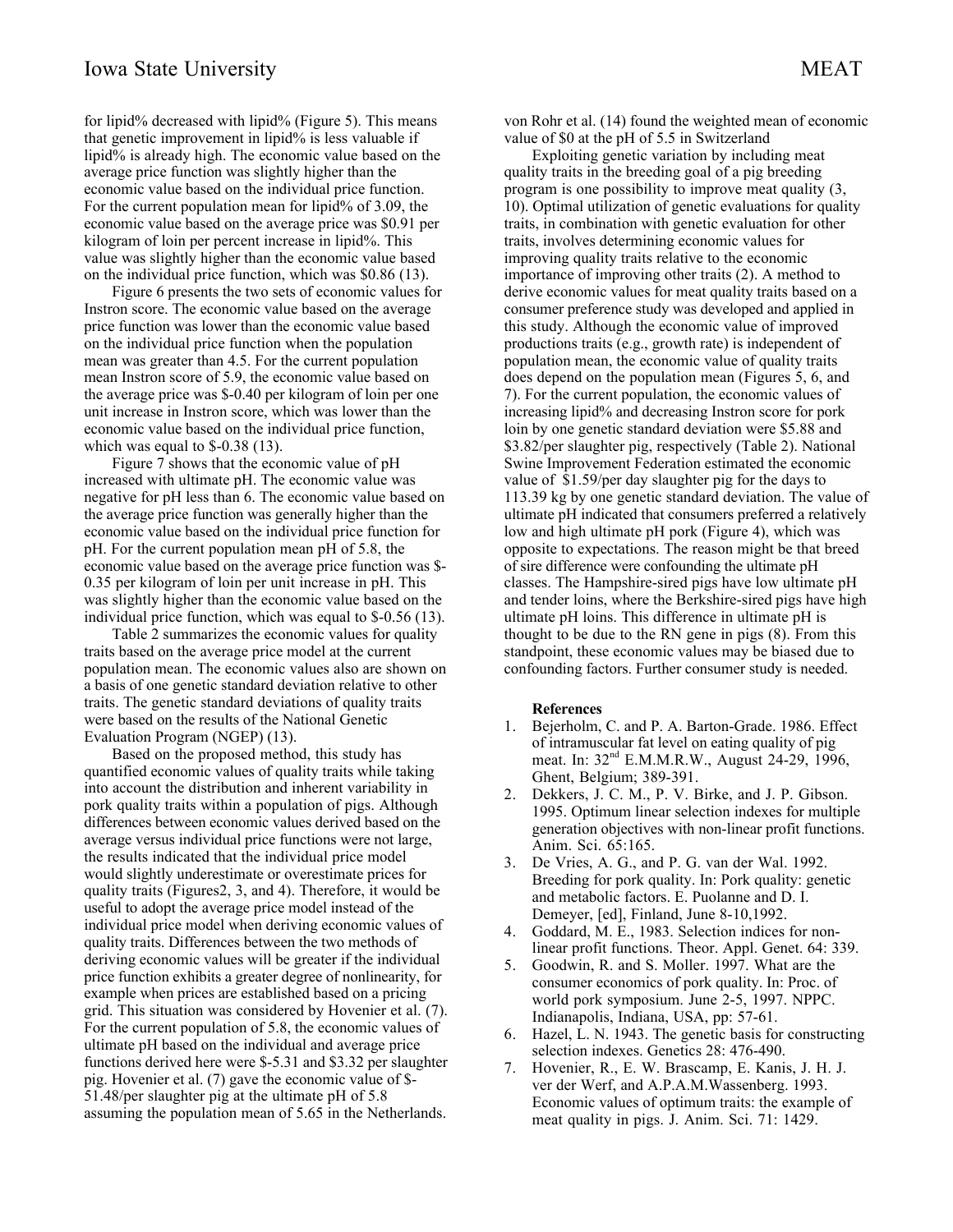- 8. LeRoy, P., J. Naveau, J. M. Elsen, and P. Sellier. 1990. Evidence for a new major gene influencing meat quality in pigs. Genet. Res. Camb. 55: 33-40.
- 9. MATLAB. 1998. Using MATLAB (Version 5 ed.). The MATH WORKS Inc.
- 10. Mclaren, D. G. and C. M. Schultz. 1992. Genetic selection to improve the quality and composition of pigs. Reciprocal Meat Conferences Proceedings. vol 45: 115.
- 11. Melton, B.E. 1995. Economic values of pork product traits in pork production. In: Terminal sire line national genetic evaluation program, R. Goodwin and S. Burroughs [Ed], NPPC, Des Moines, IA.
- 12. Melton, B. E., W. E. Huffman, J. F. Shogren, and J. A. Fox. 1996. Consumers preferences for fresh food items with multiple quality attributes; evidence from an experimental auction of pork chops. Amer. J. Agr. Econ. 78: 916.
- 13. NPPC. 1995. Terminal sire line national genetic evaluation program. Des Moines, IA.
- 14. Von Rohl, P., A. Hofer, and N. Kunzi. 1996. Economic values for meat quality traits in pigs. In: 47<sup>th</sup> Annual Meeting of EAAP, August 25-29, 1996, Lillehammer, Norway Commission on Animal Genetics: G 6.1.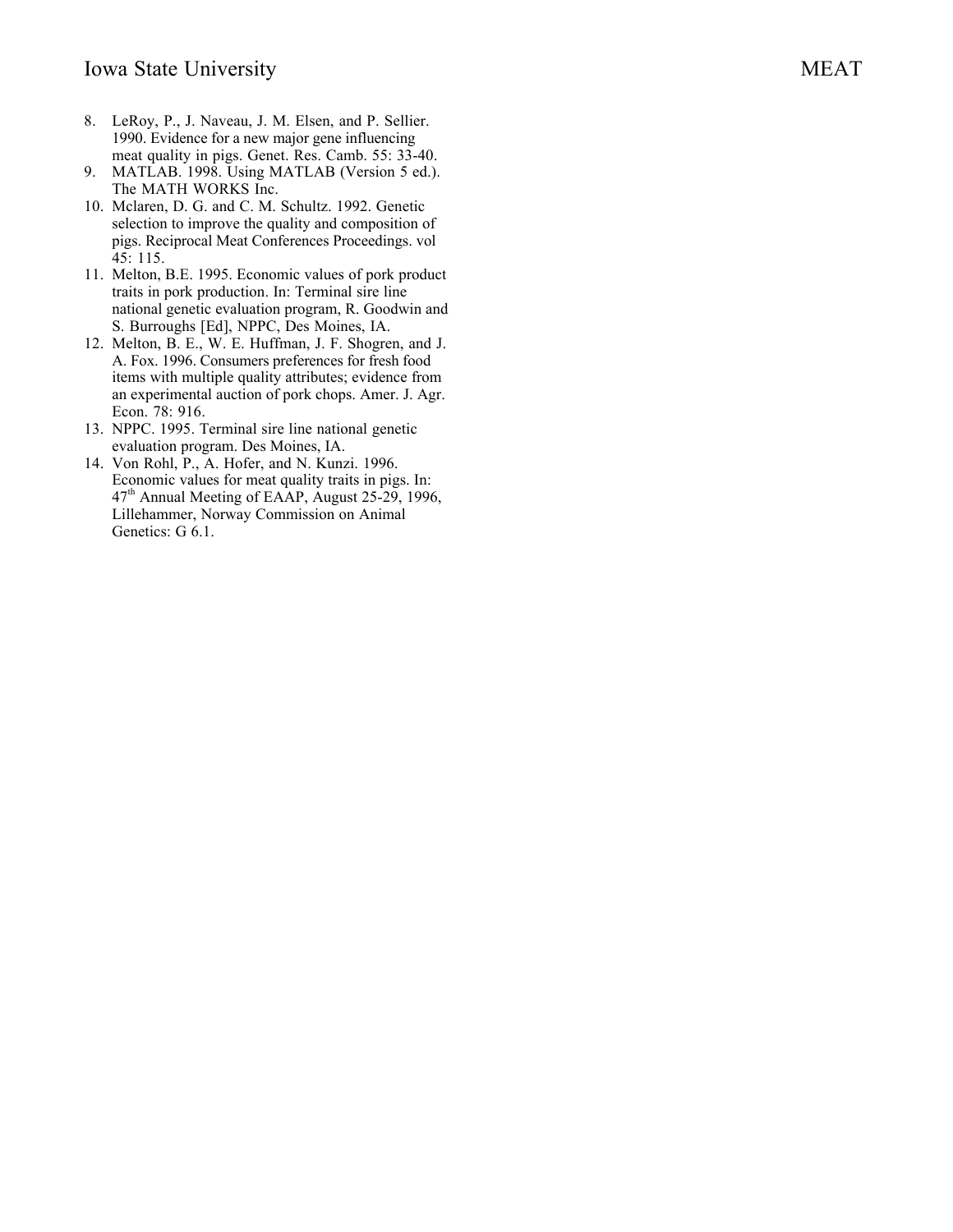

**Figure 1. Individual (-.) and average price functions (.) with based on a truncated normal distribution (-).**

 $* = 7.655$ \$/kg o = 7.875\$/kg



**Figure 3. Individual price (-.) and average price functions (-) for Instron score.**

$$
* = 8.1740
$$
%/kg  $o = 7.8615$ %kg



**Figure 2. Individual price (-.) and average price functions (-) for lipid%.**



**Figure 4. Individual price (-.) and average price functions (-) for ultimate pH.**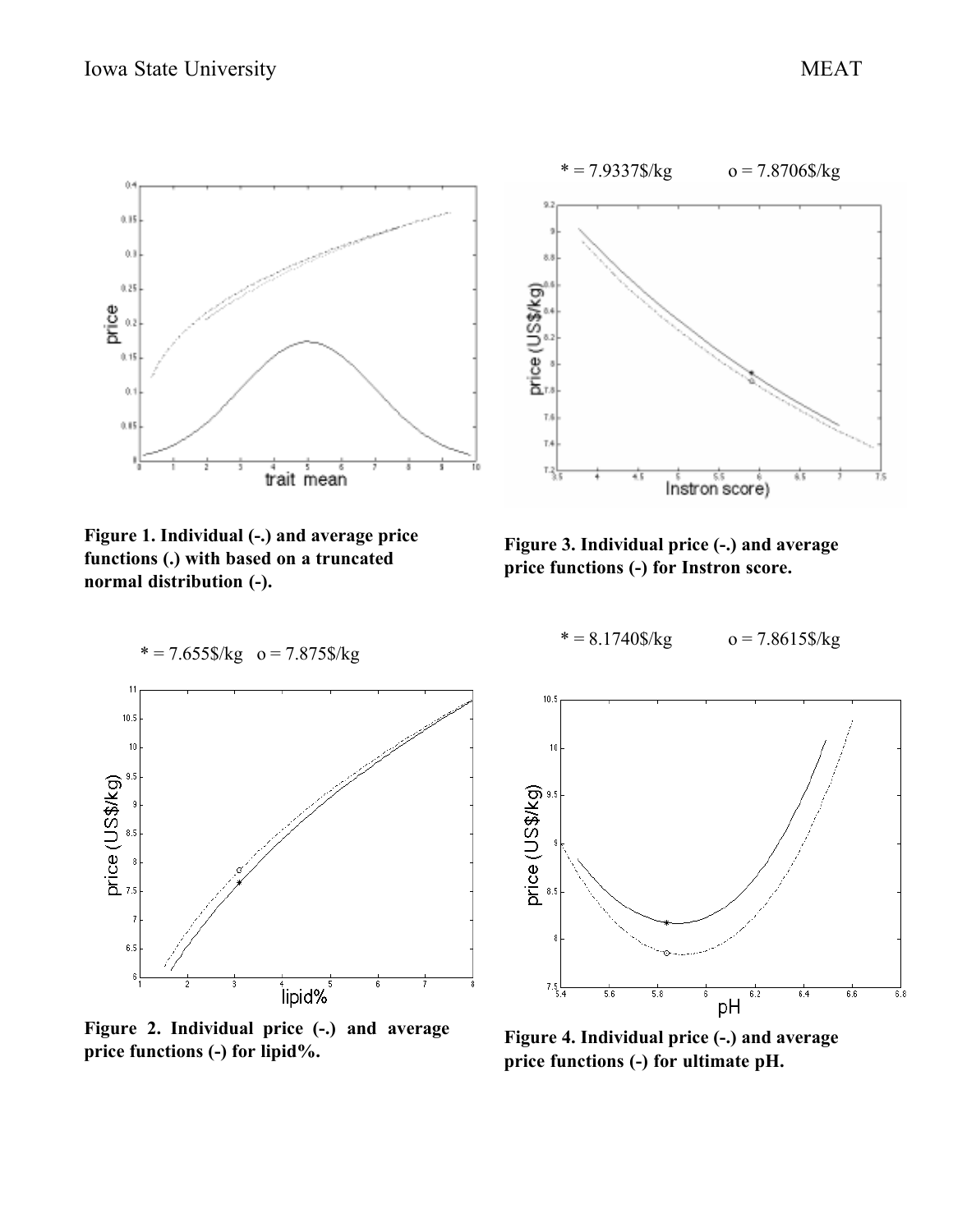$* = .9117$   $o = .8590$ 



**Figure 5. Functions of economic values based on individual price (-.) and average price function (-) for lipid%.**

 $* = -.4040$   $o = -.3839$ 



 $* = -.3469$  O=  $-.5557$ 

**Figure 7. Economic values based on individual price (-.) and average price functions (-) for ultimate pH as function of population mean.**



**Figure 6. Functions of economic values based on individual price (-.) and average price functions (-) for Instron.**